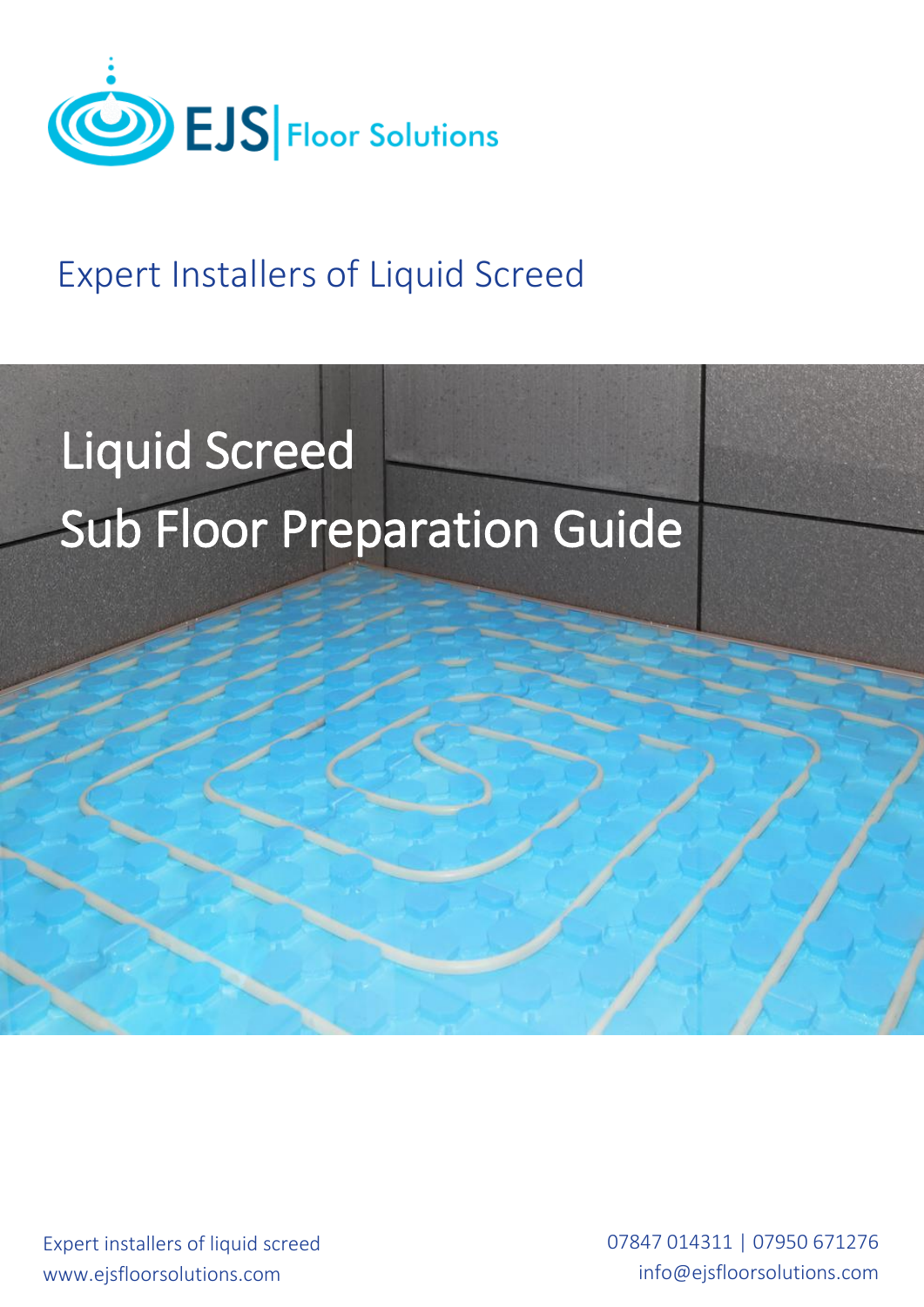

# Liquid Screed Sub Floor Preparation Guide

### Sub Floor Preparation

- i. Scrape off any debris or mortar splashes from the sub-floor.
- ii. Brush the sub-floor, leaving a flat clean surface, on which to place the insulation.





### Installing Insulation

- i. Place the insulation in 2 layers. Place the first layer between any service pipes on the subfloor, ensuring it is laid flat.
- ii. Fill any voids around the pipes, with dried sand and level off, then place the 2nd layer of insulation over the 1st layer, ensuring it remains flat, with no rocking.





Expert installers of liquid screed www.ejsfloorsolutions.com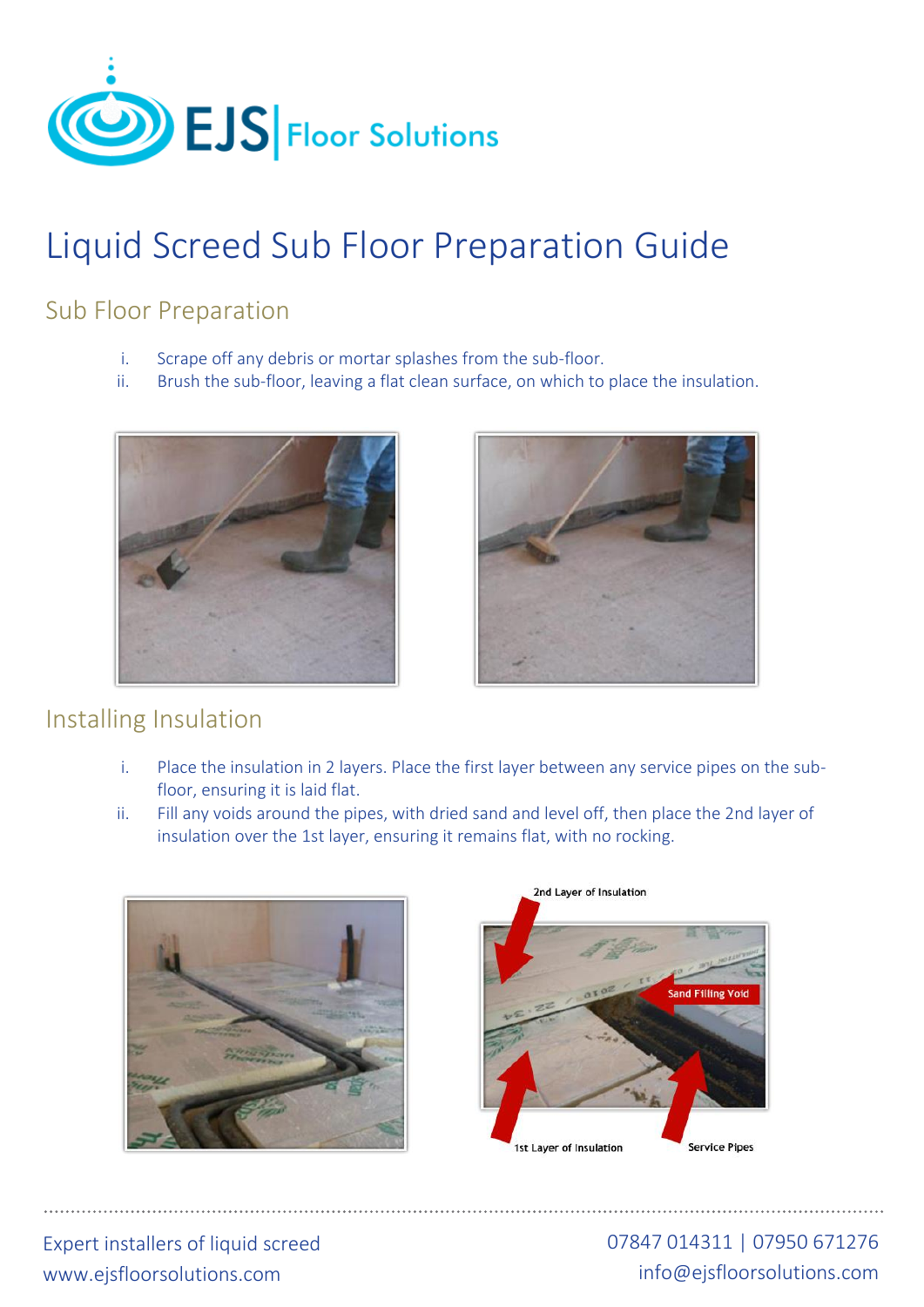

### Installing Edge Strip and Plastic Membrane

- i. Install the edging strip around all walls, taking care to ensure it is neatly placed into all corners at 90 degrees. Tack the edging strip to the walls using a staple gun as required to hold it in position.
- ii. Place 500 gauge plastic over the top of the insulation ensuring it is pulled tight with no creases and lap joints at a minimum of 100mm. Tape all joints and then tape the 500 gauge membrane to the plastic skirt of the edging strip.





### Pipe Installation

- i. Install the underfloor heating pipes, ensuring they are appropriately fixed at every 400mm along the length of the pipes more frequently on bends.
- ii. Fill the underfloor heating pipes with water and check for any signs of leaking.





Expert installers of liquid screed www.ejsfloorsolutions.com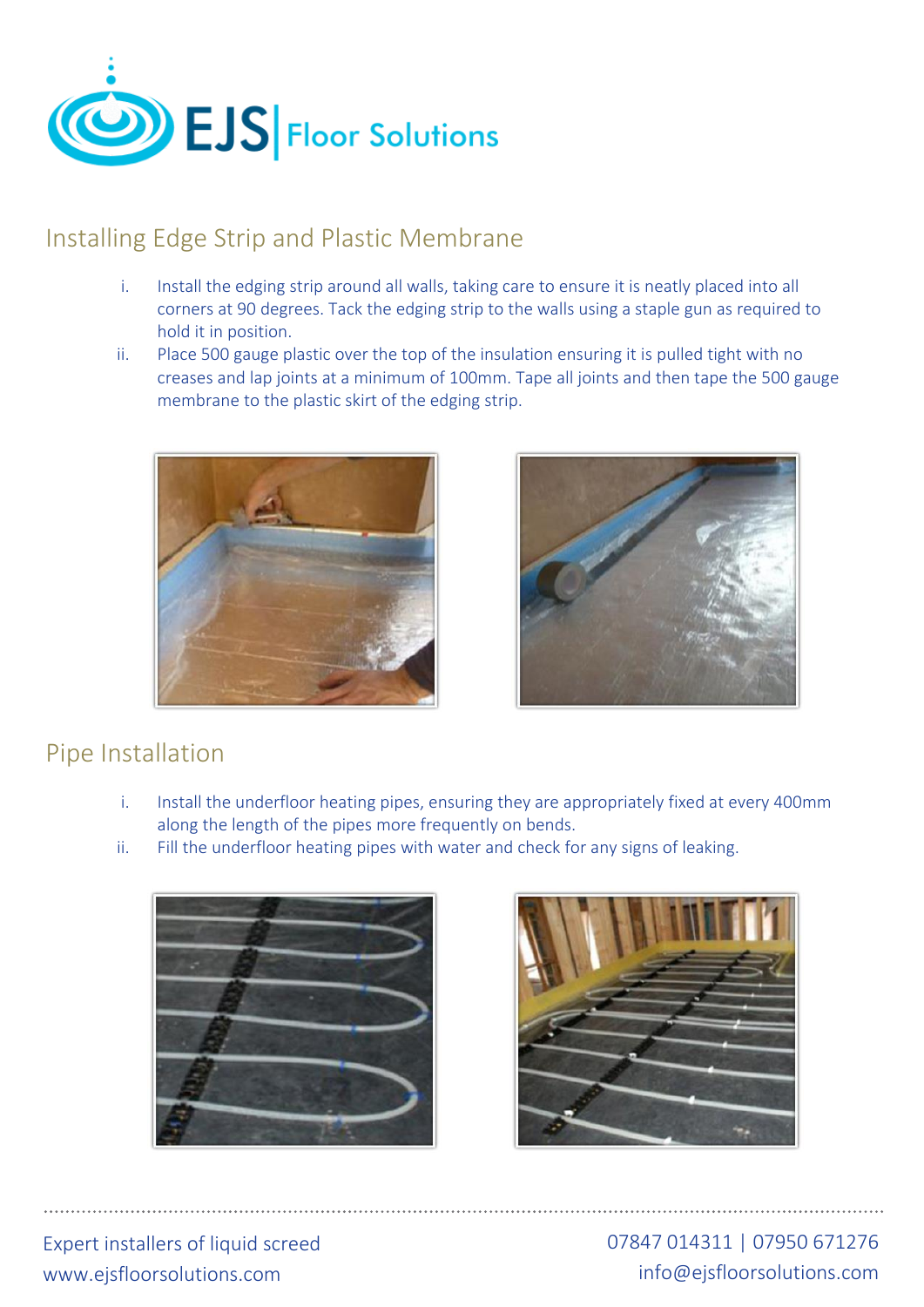

### Expansion Joints and Final Check

- i. Install expansion joints across doorways and where the aspect ratio is greater than 1:6. Cut away notches on the underside of the joints to allow it to sit level over the UFH pipes.
- ii. Create V notches on the top of the joint, this allows the screed to flow through the joint keeping the same level either side.
- iii. Complete a final depth check to ensure there is at least 25mm cover over all pipes, paying particular attention to the corners of rooms.
- iv. Brush or vacuum out all debris from the surface of the plastic. Any material left will float once the screed is poured and this will result in blemishes on the surface once the screed has hardened. Inspect the whole tanking system for any tears or untapped joints, make good ready for screed to be poured.



### Unbonded Screeds

Unbonded screeds can be placed directly on to the membrane being floating or floating with underfloor heating.

### Bonded Screeds

For bonded screeds the substrate (floor slab / unit) may require mechanical treatment to remove laitance and other adhered material (construction spillages). Shot blasting or scabbling would be appropriate. After treatment the substrate surface should be swept or vacuumed to remove any dust. Prior to installation, a primer / sealer should be used in accordance with the manufacturer's instructions. In general, bonded screeds are not recommended.

# Control Joints

As liquid screed has minimal drying shrinkage, control joints are not usually needed at less than 40m lengths.

Expert installers of liquid screed www.ejsfloorsolutions.com